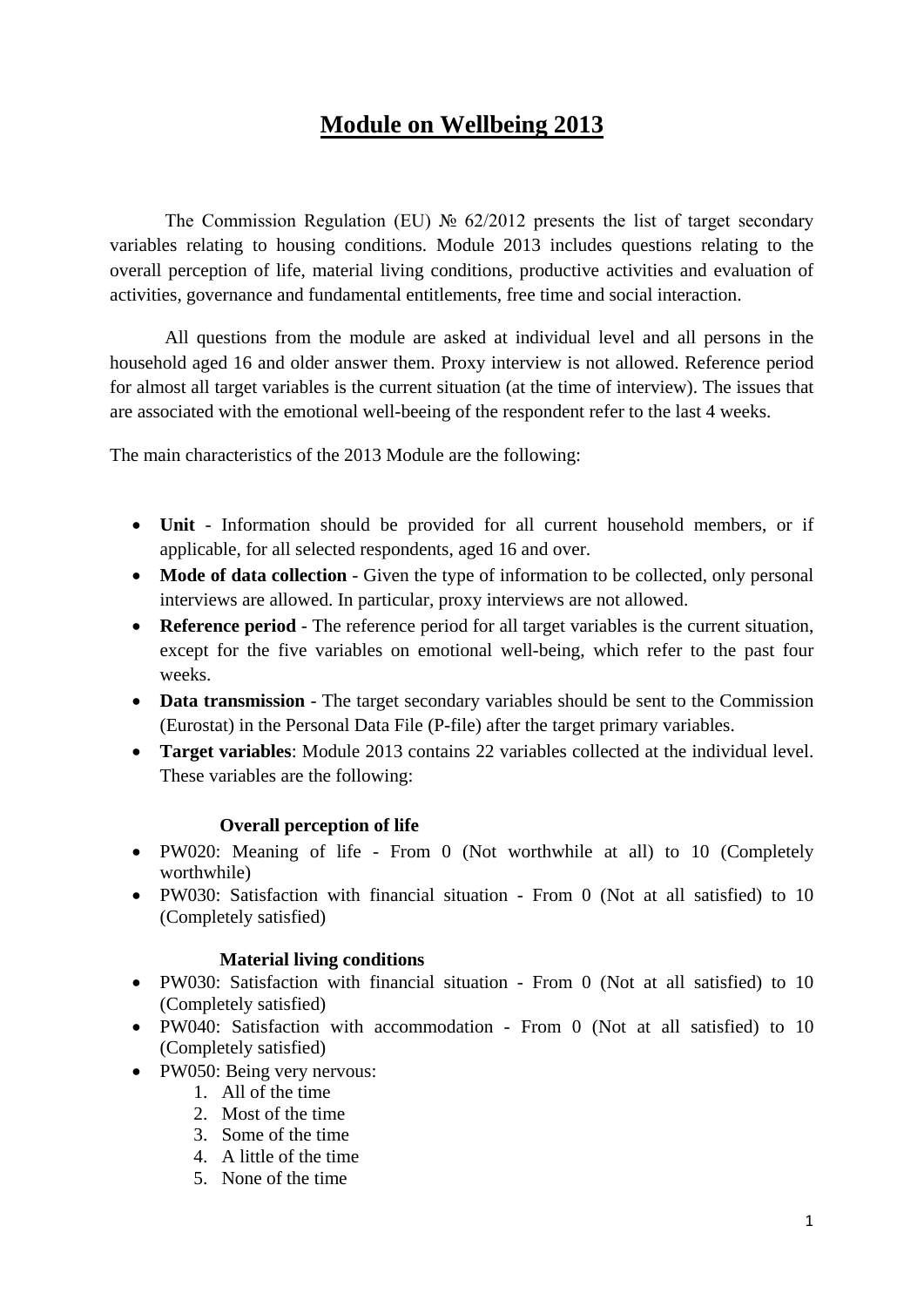- 9. Do not know
- PW060: Feeling down in the dumps:
	- 1. All of the time
	- 2. Most of the time
	- 3. Some of the time
	- 4. A little of the time
	- 5. None of the time
	- 9. Do not know
- PW070: Feeling calm and peaceful:
	- 1. All of the time
	- 2. Most of the time
	- 3. Some of the time
	- 4. A little of the time
	- 5. None of the time
	- 9. Do not know
- PW080: Feeling downhearted or depressed:
	- 1. All of the time
	- 2. Most of the time
	- 3. Some of the time
	- 4. A little of the time
	- 5. None of the time
	- 9. Do not know
- PW090: Being happy:
	- 1. All of the time
	- 2. Most of the time
	- 3. Some of the time
	- 4. A little of the time
	- 5. None of the time
	- 9. Do not know

### **Productive activities and evaluation of activities**

- PW100: Job satisfaction From 0 (Not at all satisfied) to 10 (Completely satisfied)
- PW110: Satisfaction with commuting time From 0 (Not at all satisfied) to 10 (Completely satisfied)
- PW120: Satisfaction with time use From 0 (Not at all satisfied) to 10 (Completely satisfied)

## **Governance and fundamental entitlements**

- PW130: Trust in the political system From 0 (No trust at all) to 10 (Complete trust)
- PW140: Trust in the legal system From 0 (No trust at all) to 10 (Complete trust)
- PW150: Trust in the police From 0 (No trust at all) to 10 (Complete trust)